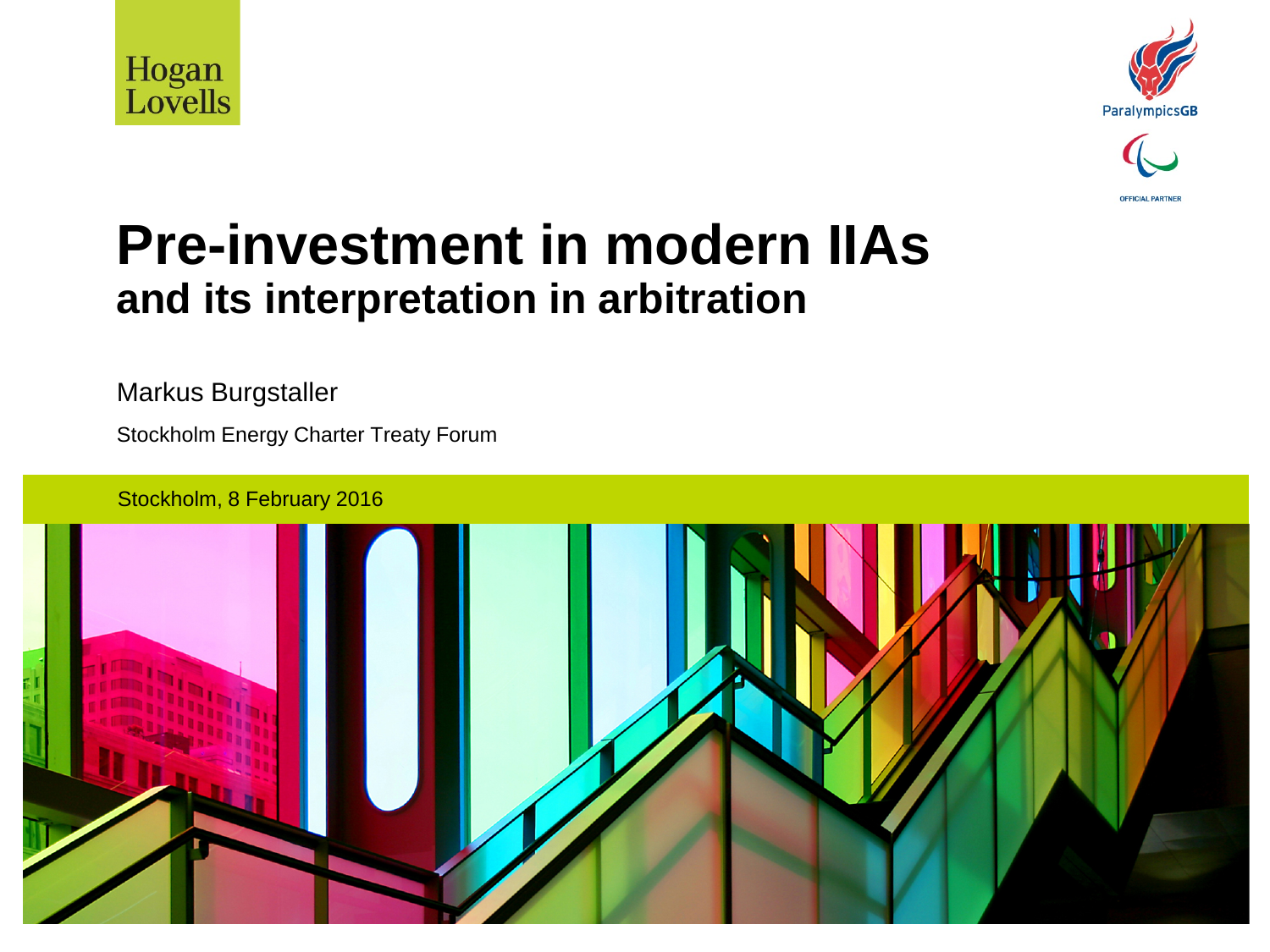#### **Pre-investment protection**

- Extension of certain standards of protection to the "establishment, acquisition and expansion" of investments ("pre-entry model")
- Standards of protection typically concerned:
	- National treatment
	- MFN
	- Prohibition of performance requirements
	- Prohibition of nationality requirements for senior management and board members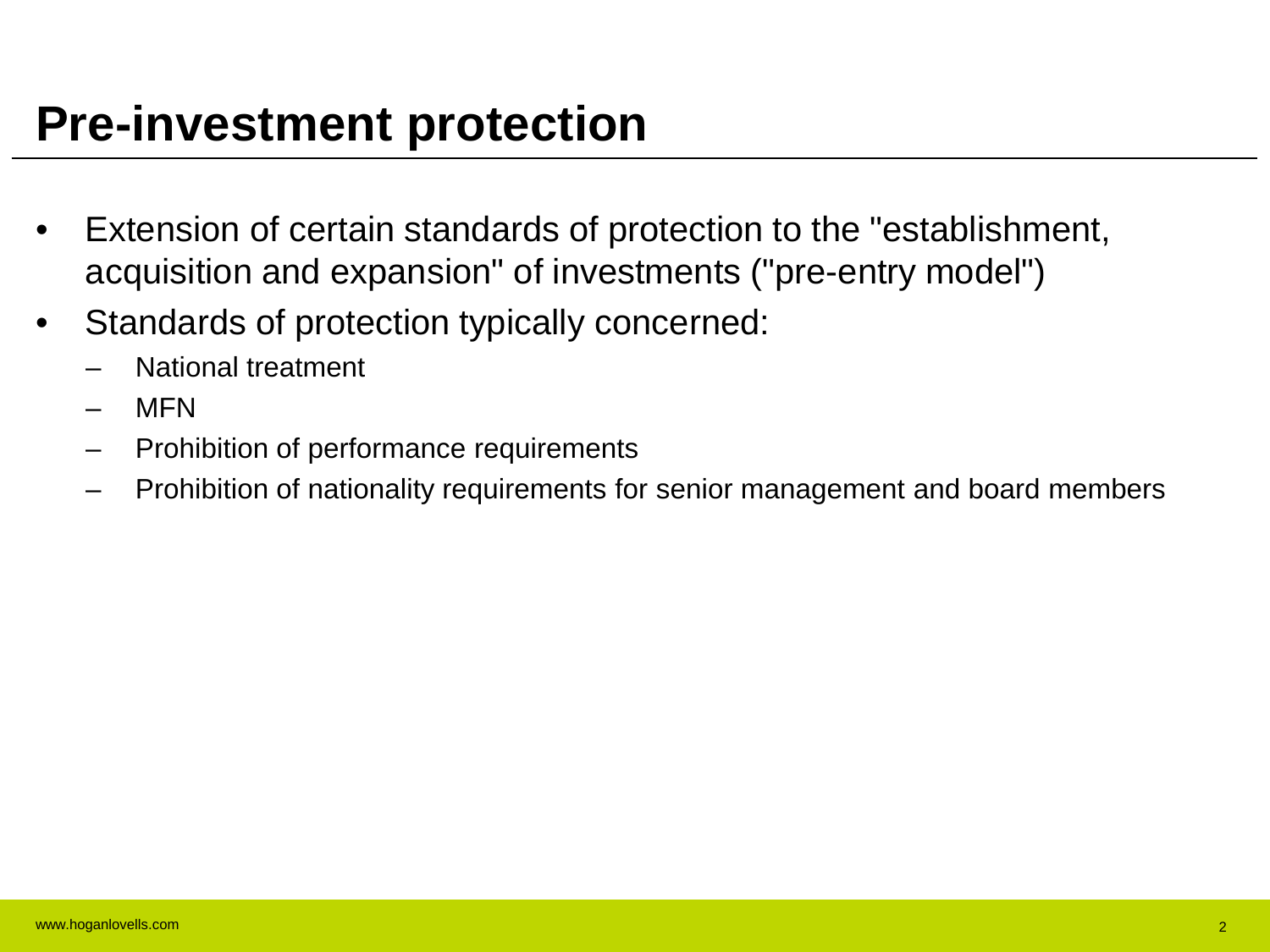# **Types of pre-investment protection regulation**

- Positive listing
	- Pre-investment protections apply only to sectors and measures that are explicitly listed
- Negative listing
	- Pre-investment protections apply to all sectors and measures that are not explicitly excluded
- Market access clause
	- Prohibits certain non-discriminatory practices that can inhibit the right of establishment
- Reservations
	- Exemptions for existing non-conforming measures ("standstill")
	- Right to adopt new measures
	- Some IIAs exclude pre-investment matters from the scope of ISDS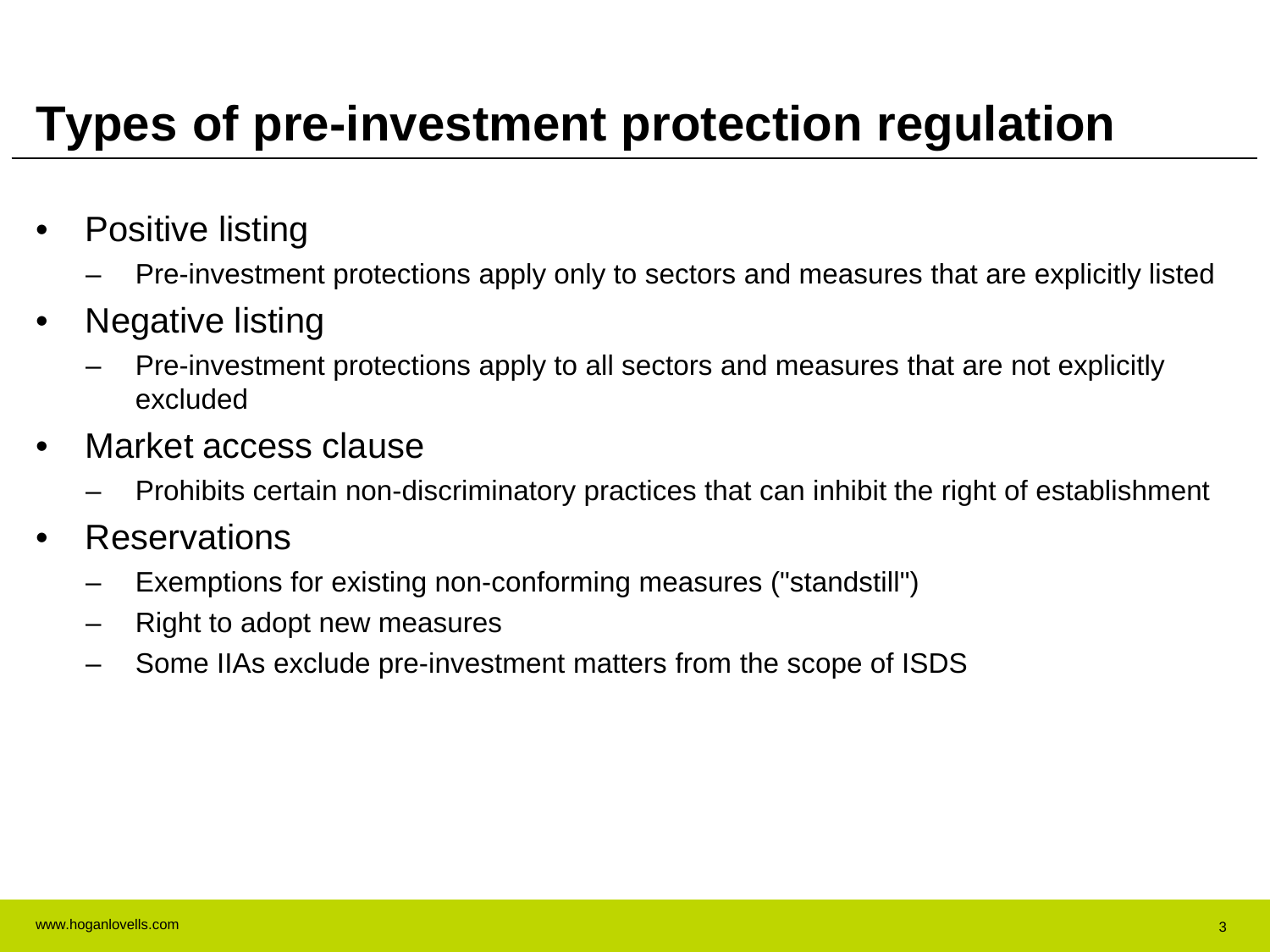## **Pre-investment regulation in IIAs**

- The number of treaties covering pre-investment protection is growing
- By the end of 2014: 228 instruments containing pre-investment protections (125 "other IIAs" and 103 BITs)



Source: UNCTAD, "Recent Policy Development and Key Issues 2015"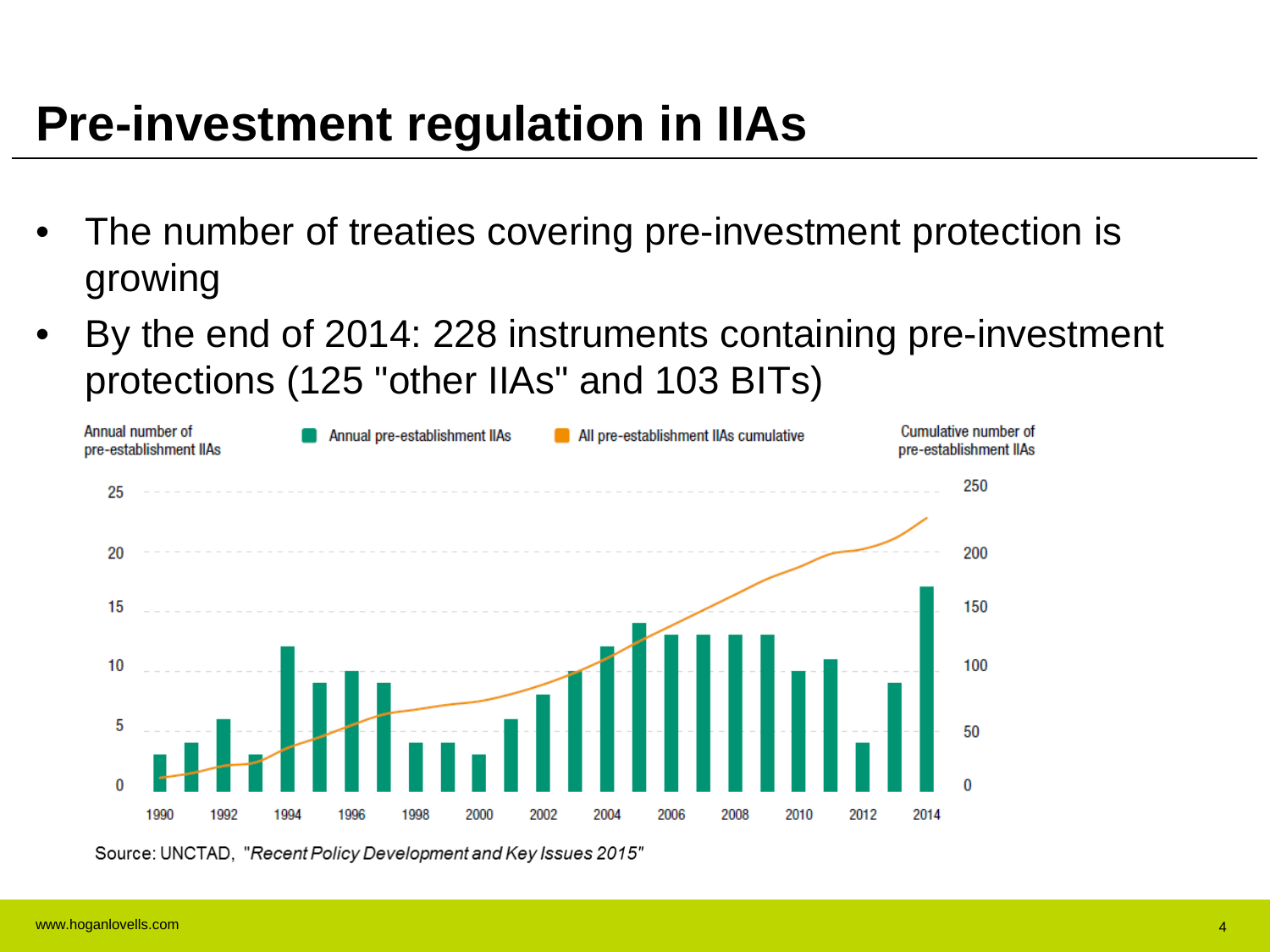# **Pre-investment regulation in recent IIAs**

#### • CETA

- Broad definition of "investor" ("*that seeks to make, is making or has made an investment*", Section 1 Article X.3)
- Broad pre-establishment protection (Sections 2-3)
- National treatment, MFN, and prohibition of performance requirements apply to establishment, acquisition and expansion of investments
- Market access clause
- Reservations (Section 1 Article X.1.2)
- TPP
	- National treatment, MFN, and prohibition of performance requirements apply to establishment, acquisition and expansion of investments
	- Reservations (Article 9.11)
- TTIP
	- No pre-investment protections
	- EU perspective (2014): with regard to the right of establishment, "*the Parties may choose whether or not to open certain markets or sectors, as they see fit*"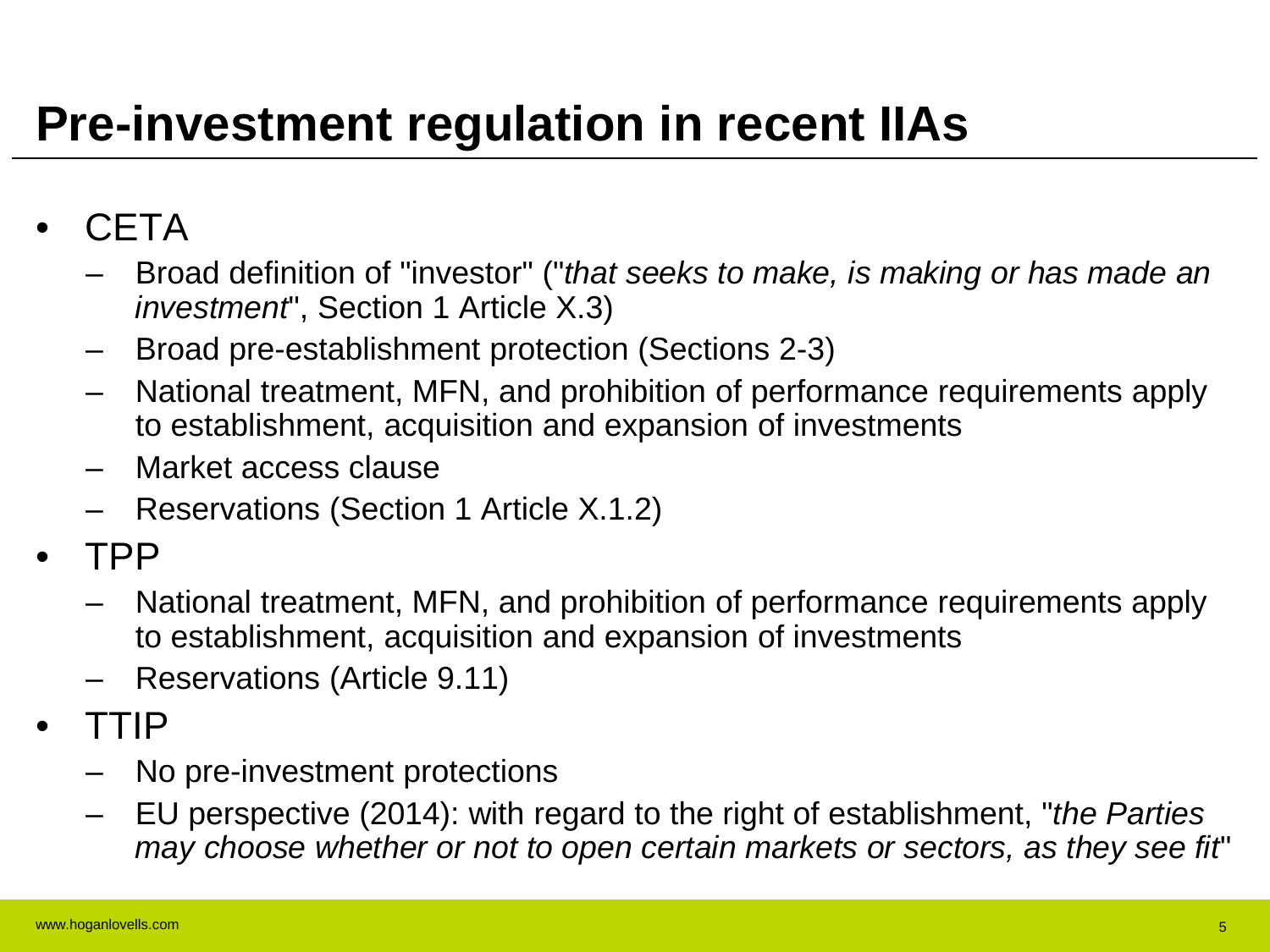## **Pre-investment regulation in the ECT**

- "Soft" / "best efforts" pre-investment protection (Article 10(2) ECT):
	- *"Each Contracting Party shall endeavour to accord to Investors of other Contracting Parties, as regards the Making of Investments in its Area [national treatment and MFN]."*
	- Some authors claim that these obligations are arbitrable as Article 26(1) ECT does not exclude "*making of investment*" from its scope
- Intended supplementary treaty obliging each party to accord to Investors of other parties, as regards the Making of Investments in its Area, national treatment and MFN (Article 10(4) ECT)
	- Negotiations began in 1995; draft Supplementary Treaty published in 1998; still not adopted.
- Article 10(6)(b) ECT allows Contracting Parties to make at any time a legally binding voluntary commitment providing national treatment and MFN to pre-investment (none did)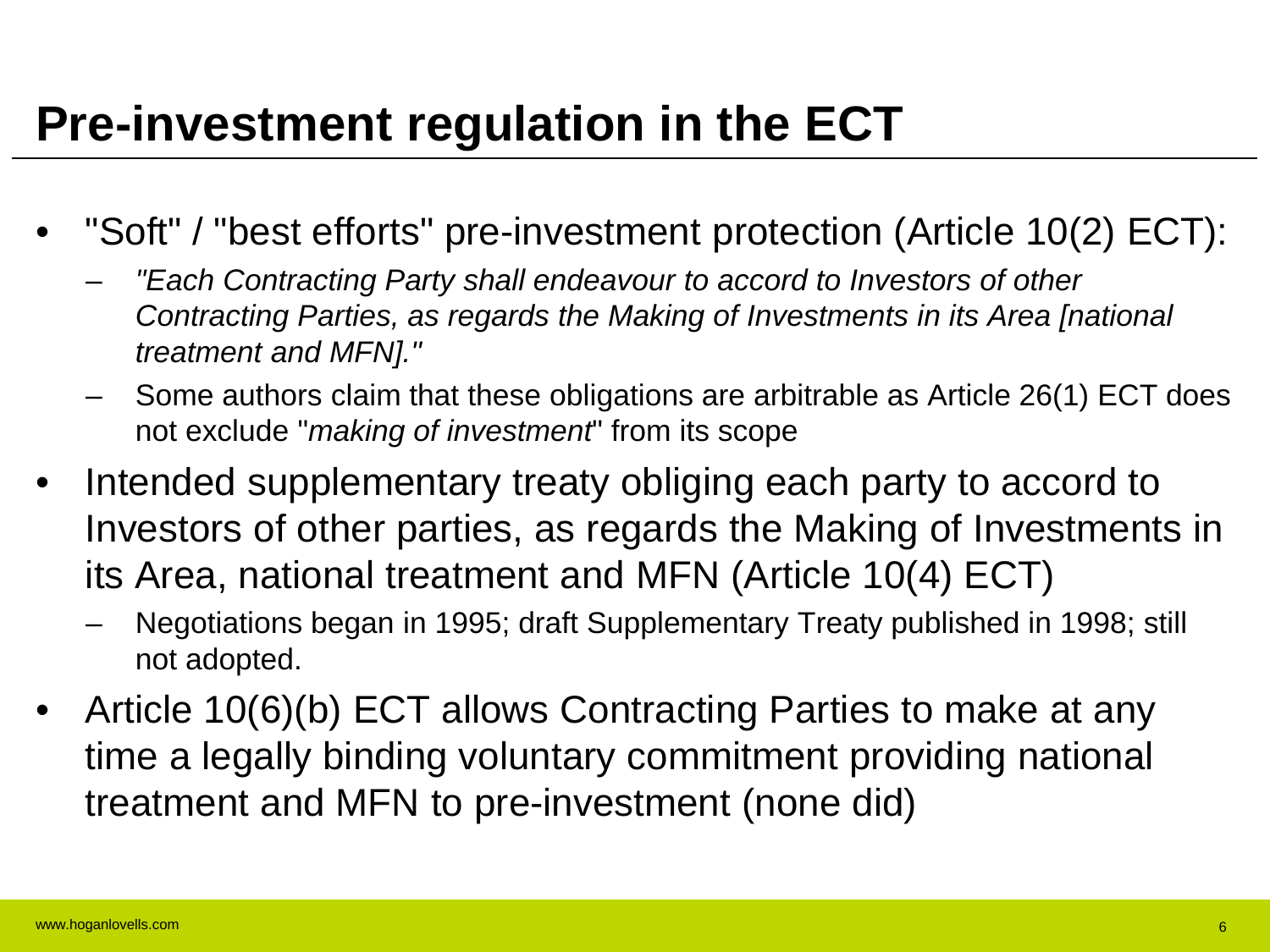# **Arbitration practice**

- Early cases:
	- Whether expenses constitute investment in their own right
	- Mihaly v Sri Lanka (no, but did not exclude that in some cases expenses may be part of investment)
	- Zhinvali v Georgia (no)
	- Nagel v Czech Republic (no)
- More recent cases:
	- Whether expenses constitute part of an investment in a broad sense (investment as a complex operation)
	- PSEG v Turkey (yes, because investment was made)
	- Aucoven v Venezuela (yes, negotiation costs were found to be recoverable due to the contract's wording)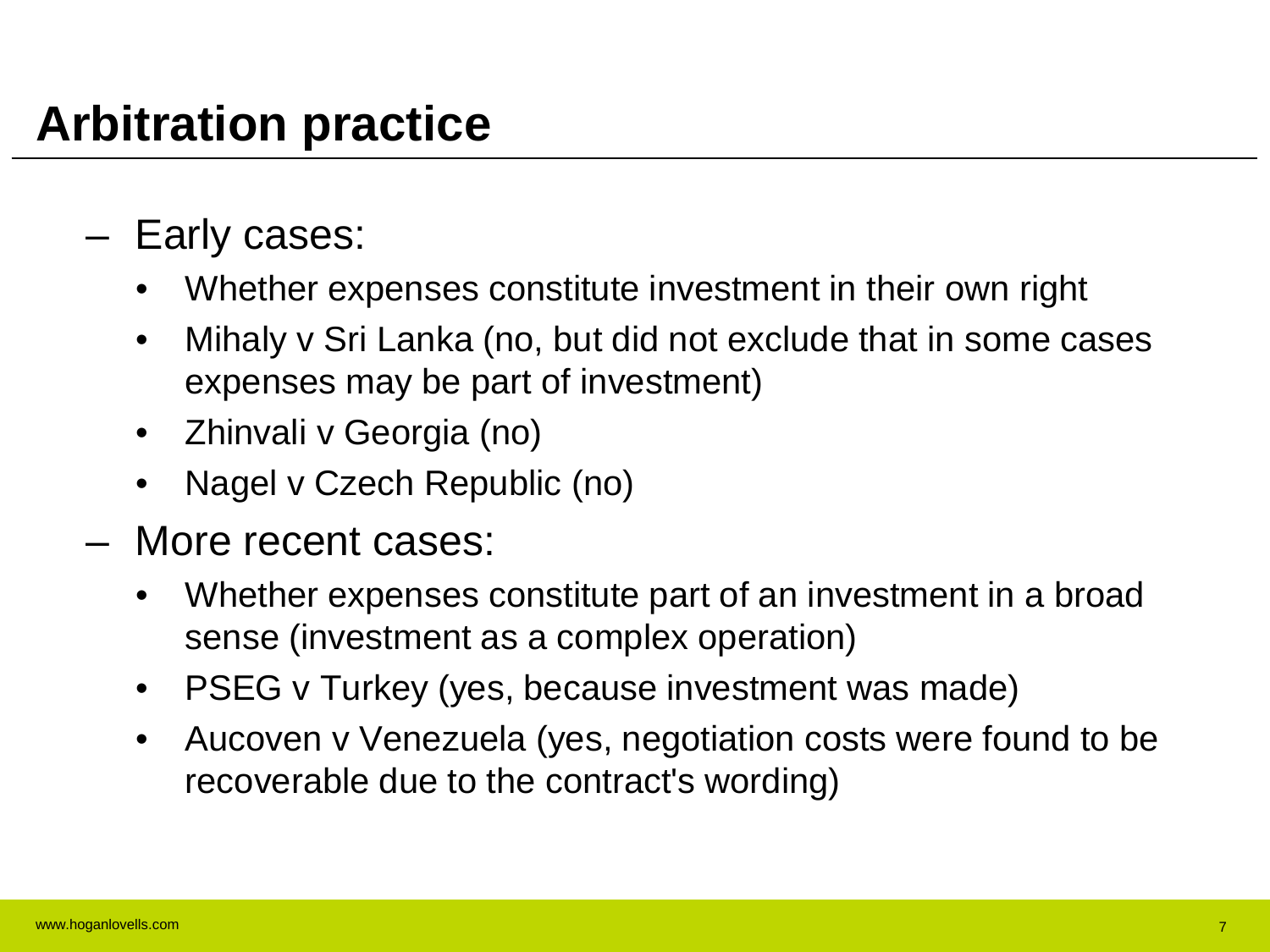## **Arbitration practice**

- Mihaly v Sri Lanka (ICSID Case No. ARB/00/2), Award of 15 March 2002 (US-Sri Lanka BIT)
	- Purported investment: expenditures of money upon the execution of a certain letter of intent entered into with the government in preparation for an investment project
	- Result: Jurisdiction declined
	- Pre-investment and development expenditures no investment
	- Parties never signed a contract and expressly disclaimed any obligations arising from the preparatory work undertaken
	- Tribunal did not exclude that the moneys spent or expenses incurred in their preparation of investments can constitute an investment in other cases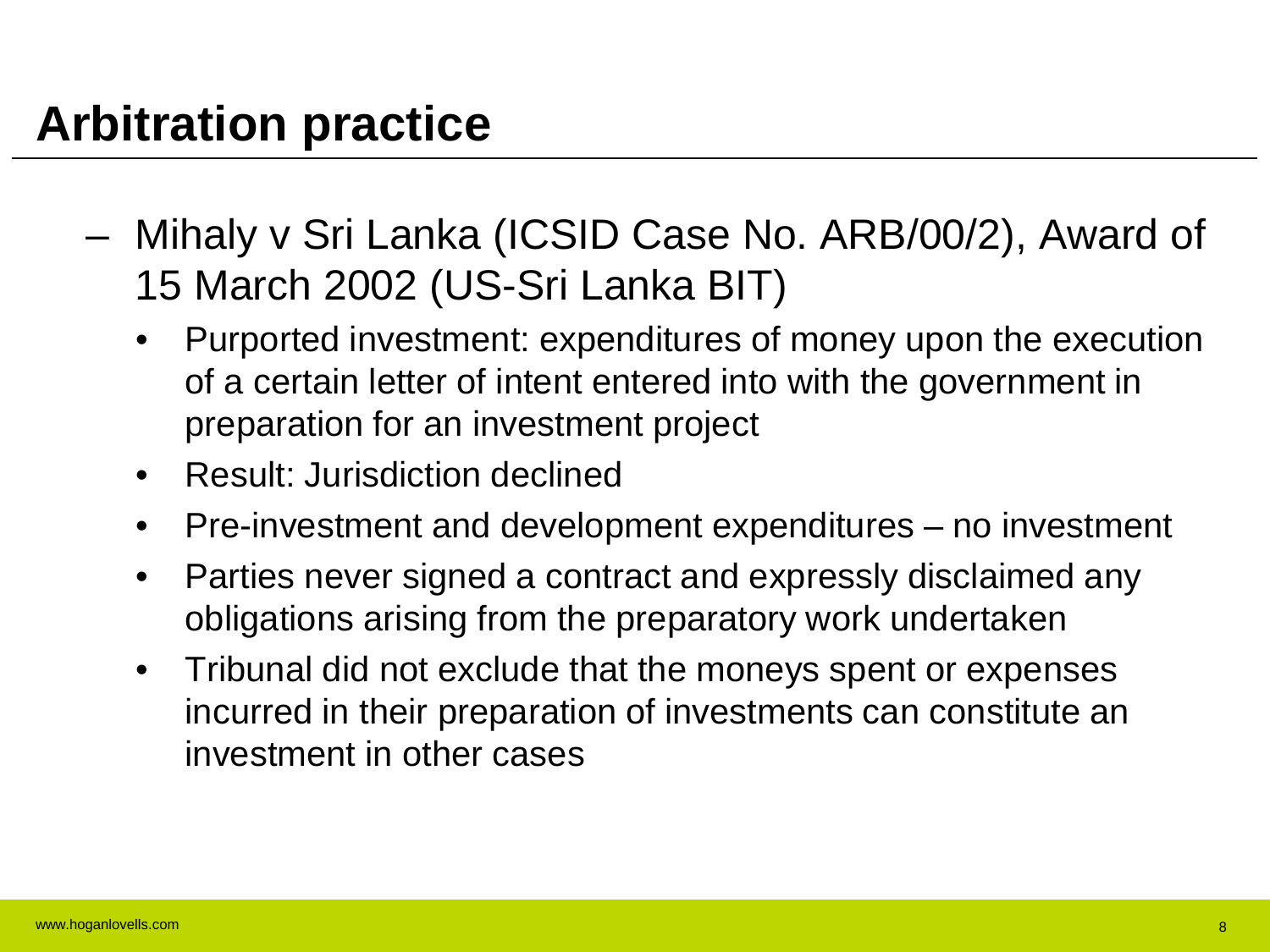- PSEG v Turkey (ICSID Case No. ARB/02/5), Decision of 4 June 2004, Award of 19 January 2007 (US-Turkey BIT)
	- Investment had been made in the form of a Concession Contract (as distinguished from Mihaly, where no contract was entered into)
	- Pre-investment expenses:
		- Most compensated to the claimants
			- The tribunal noted that the Contract at hand extended the total investment cost of the Project to "*all the expenses made by the Company regarding the facilities in accordance with the feasibility report, until the commercial operation date*."
		- Some not compensated
			- Expenses made by entities other than the claimants and made prior to the feasibility report as agreed in the Contract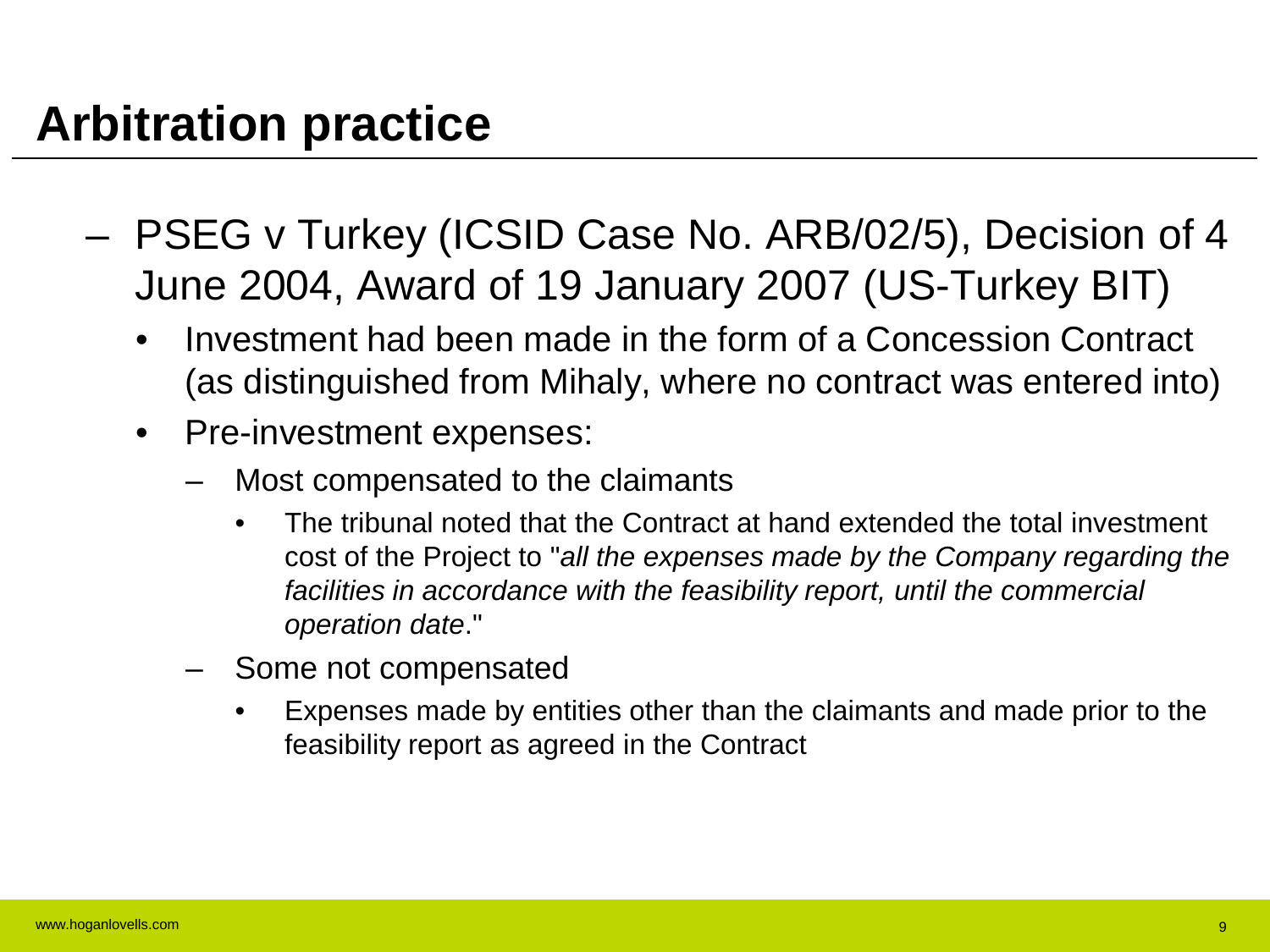# **Conclusions**

- Pre-investment protection is a growing trend in modern IIAs
- Cases under pre-investment protection provisions are yet to be seen
- Currently, pre-investment expenses may be recovered as a part of an investment, if there was one
- Tribunals will look into the underlying documents to assess if such expenses may be recoverable